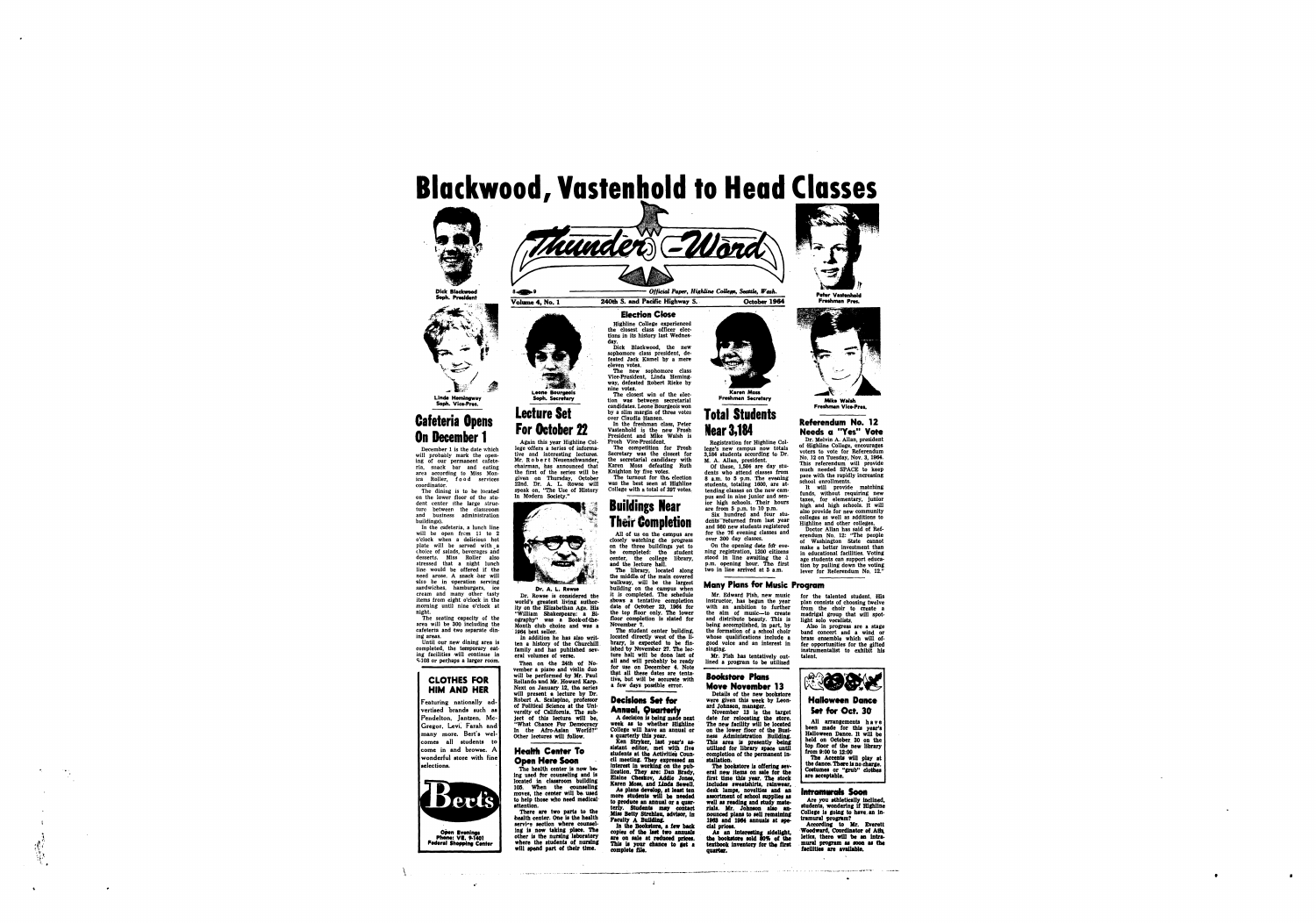Page 2 – The Thunder-Word Cctober 1964

# **HIGHLINE COLLEGE**

| Advertising ManagerDennis Brown           |
|-------------------------------------------|
|                                           |
| PhotographersBruce Corliss, Richard Nehls |
| Feature EditorsGeorge Williamson,         |
| <b>Harvey Greenberg</b>                   |
| Ad StaffBruce Corliss, George Williamson  |
|                                           |
| Addie Jones, Carolyn Gray                 |

Dr. Melvin A. Allan, presi-<br>dent of Highline College, last area. This came about through **week expressed his appreciation** a 1961 revision in the state law.<br>for the fine spirit of the stu-<br>Prior to the revision, additional for the fine spirit of the stu-<br>dents on the new campus. He said that Highline had devel-<br>oped a tradition of making the **oped a tradition of making the' lege. This revision was the** re-

**Reporters: Ralph Barth, Douglas Brado, Bruce Corliss, Carolyn Crowe, Tom Dawson, Theodore Ebert, Carolyn Gray, Richard Graves, Benjamin Grenn, Daniel Himmelman, Sally**  Innes, Ronald Jacobsen, Addie Jones, Mark McKay, Lewis **Moorman, Richard Nehls,** Larry **Prout, Torn Reardon, Robert Rieke, Sharon Schanck, Dennis Shaughnessy, Don Shaw, Mike Sondergaard, Philip Smith, Virgil Staiger, Monica Stills, Ken Stryker, Diane Skutley, Larry Sorenson, John Thomason, Patricia Tuffley, Lowell Turner.** 

## **Students Praised By Dr. Allan**<br>Dr. Melvin A. Allan, presi-<br>the metropolitan Se

Smith.<br>Class elections were sched-**Class elections were scheduled for October 14, with petitions going nut on October 9th through 14th. Deadline for petitions was October 8, 4:OO p.m. Polls were** *opened* **at** *8:OO* **a.m. until 4:OO p.m. in the lobby of the Administration Building on. October 14. The business of the ICC** 

**best wishes to the students for said that we at Highline College**  takes on the polish of comple-<br>tion. He said: "I want their state Legislature. tion. He said: "I want their **year to be rich and rewarding.''** 

area. This came about through a 1961 revision in the state law. colleges were prohibited in counties that already had a colest of difficult situations. sult of the efforts of citizens in The president extended his the Highline area. Doctor Allan The president extended his the Highline area. Doctor Allan best wishes to the students for said that we at Highline College owe a debt of gratitude to both the Highline citizens and to the

He went on to say that the Interested in International funds for Highline College were Folk dancing? See Dr. Bruce **funds for Highline College were Folk dancing? See Dr. Bruce**  Richardson, Faculty B, Room 207.



don't speak French and would<br>like to, you will be happy to<br>hearn that Enanch 101 will be **learn that French 101 will be offered Winter Quarter.** 

**Parlez-vous francais?** If you

**BOWLING** *<sup>I</sup>*

 $\mathcal{F}_{\mathcal{L}}^{\left( \mathcal{L}\right) }$  $\mathcal{I}_{\mathcal{N}_{\mathcal{N}}}$ 



**The club is continuing to support Leung Kwak Wah, the seven-yearold Chinese refugee in Hong Hong. Ten dollars a month is raised by** *the* **club** to **support this child. This month, money was raised by collecting**  empty bottles.

## **ASB Executive by Dime Skutley**

**The first official ASB Ekecutive Council meeting of the 1964.65 academic year was called** *lo* **order Friday, October 2, by the ASB President, Brian** 

> Before school started, a wel**come ,back picnic was held at Mrs. Betty Sommerville's home. Following the picnic the group**

#### 11111111111111111111111111111111 **went collecting empty bottles. Mrs. Charlotte Devis** is **advisor.**

At Federal Shopping Way<br>Phone: WA. 7-9070 \_\_1\_1\_.

**NICK'S MEN'S & STUDENT SHOP 243 S.W. 152nd**<br>
Shop for the Latest in **Shop for the Latest in College Wear at NICK'S MEN, LOOK! Just MENTION this ad** at NHCK'S and you'll get a FREE pair of socks with each \$10 spent.

## **College library Has New Leader**<br>"Books" best describe the life

**(Inter-Collegiate Commissioner)**  and the **CCLC** (Community **College Leadership Cbnference) was discussed. The, ICC is responsible for informing the ASB of student activities on other campuses. The** *CCLC* **is set aside towards the end of each school year for discussion among all community colleges. This conference is headed by the Becutive Commissioner of the ICC.** 

books.<br>**The new library**, when com-**The new library, when cornpleted, will accommodate** *250*  **students in the first floor of a two-floor building. The top floor will seat another 150 students. The new establishment will hold 9,000 books on the bottom level and** *22,500* **on the second floor.** 

ment.<br>Library hours are as follows: **Library hours are as follows: Monday -Thursday,** *7:45* **a.m. to @:45 p.m., and on F'riday, closing time is 5:15 p.m. The ASB card is all that** is **required for checking out material.** 

### **Instructors Added To Engineering**

**This year, the Executive**  Commissioner was from Olym**pic Junior College; due** to **cir**cumstances for which he is en**tirely responsible, he will not be attending Olympic this year. 'Therefore, constitu t i o ne 1 1 y**  speaking, the Washington State Community College Student **Government Association, at this time, has no Executive Commissioner. In** *0* **c to b e r,**  this time, has no Executive<br>
Commissioner. In October,<br>
there will be a State ICC meet-<br> **ing.** This meeting will be primarily concerned with the **Executive ICC elections.** 

> **Mr .Chalker has received his bachelor of science in civil engineering and his master of science in structural engineer**ing, both from Oregon State **University.** *Mr.* **Chalker was**  born in **Gresham, Oregon. He now lives in Tacoma with his wife and their two children.**  He has been associated with the Navy for fourteen years in**cluding four years on active**  duty as a Navy pilot; he is **presently active in the Naval**  reserve at Sand Point. He also **recently worked at Boeing and had a part in the hydrofoil program.**  . **Mr. Powell has received his**  bachelor of science in mechan**ical engineering and his bache**lor of science in industrial e<sup>.</sup> **gineering from the Universh,**  of Washington. He is currently **working on his master8 degree in business administration at the University of Washington.**  Mr. Powell was born in Tacoma and has lived in the North-<br>west all his life. He is cur**west all his life. He is currently living In Renton with Ms wife and their child. Prior to coming** to **Highline Mr. Powell worked at Boeing as a production engineer. Mr Chalkex and Mr. Powell will be working along with Mr.**  Larry Blake, who is chairman **of the applied science divi8ion**  to instruct pupils in the two **basic** courses in engineering that are offered at Highline. They are: **a** pre-engineering course for university transfer which is parallel to the University of Washington curriculum, and a two year course in **dvil technology with an AA degree warded after 8uccessful completion. The progrem prepares men** *to* **work** with **cn**gineers and assist them.

**The Executive Council unanimously appointed Patty**  Springer to continue her ICC **obligations to our college for the 106445 school year; Linda**  Graham, Social Committee **Chairman; and Ken Stryker as Publicity Committee Chairman. The ASB officers have been assigned special hours in the. counseling office where they** . **can be reached if students would like to talk to theen.** 

### 



Mike McDermott and Peter Vastenhold were elected to Artist and Lecture Series Committee. Shown above, McDermott.

#### **New Sclenee Lab Now in Operutoh**

**The !Highline College Science Laboratory promises** to **be a highlight of the new campus.** 

**According** to **Dr. Paul Jacab. son, 4ead of natural sciences division, the new laboratory features three disciplinary areas (biobgy, physics, and chemistry) without partitions, on an experimental design.** 

In **addition, the laboratory** is **equipped with a special projects room in which students may work on long range projects, and a greenhouse which will be a part of the future Botany program.** 

### **International Club**

**Plans Busy Year The .International Relations Club held** its **first meeting this week tu discuss the coming events of the 1964-65 year.** 

**The group plans** to **hold several "Around the World" forum, to sponsor a "Books for Asia Students" drive, and to hold an ajl-school dance. Dur**ing the Christmas season, members - will be caroling in **the hospitals and old people's homes.** 

**Membership in the International Relations Club is open not only** *to* **foreign students but to all Hudents who are interested.** 

### **MUSK: BOX**

*"The Complete -Music Store"* 

#### **FEATURING**

- \* **Conn Band Instruments**
- *0* **Epiphone Guitars and Amplifiers**
- *0* **Orion Custom-Built Electric Guitars**

*We Teach All lnstruments* 

**"Books" best describe the life of Mr. Junius Morris. As head of the library staff at Highline College, Mr. Morris stated that**  the new library will not be com**pleted for student** use **until December. However, the new building wil be turned over to Highline in late November.** 

**Mr. Morris, who was the fv mer Science Librarian at Wa ingtdn State College, said the present 1)brarY set-up, now in the B u s i n e s s Administration building, has a** *total* **of 5,000 books and catalogs** *200* **or more**  magazines. An additional 5,000 **books have been ordered and should be here soon. During the year, Mr. Morris will be ordering** *three* **to four thousand more** 

**Other members of Mr. Morris' staff include: Mr. Ernest Anderson, who is** in **charge of audiovisual and Mr. Frank Denton. Mr. Morris added that when the library** is **finished, he will be hiring 20 students for employ-**

**The engineering area of High-Pine College has dded two new faculty members to the staff this fall. They are Mr.**  Raymond L. Chalker and Mr. **Roger Baden Powell.**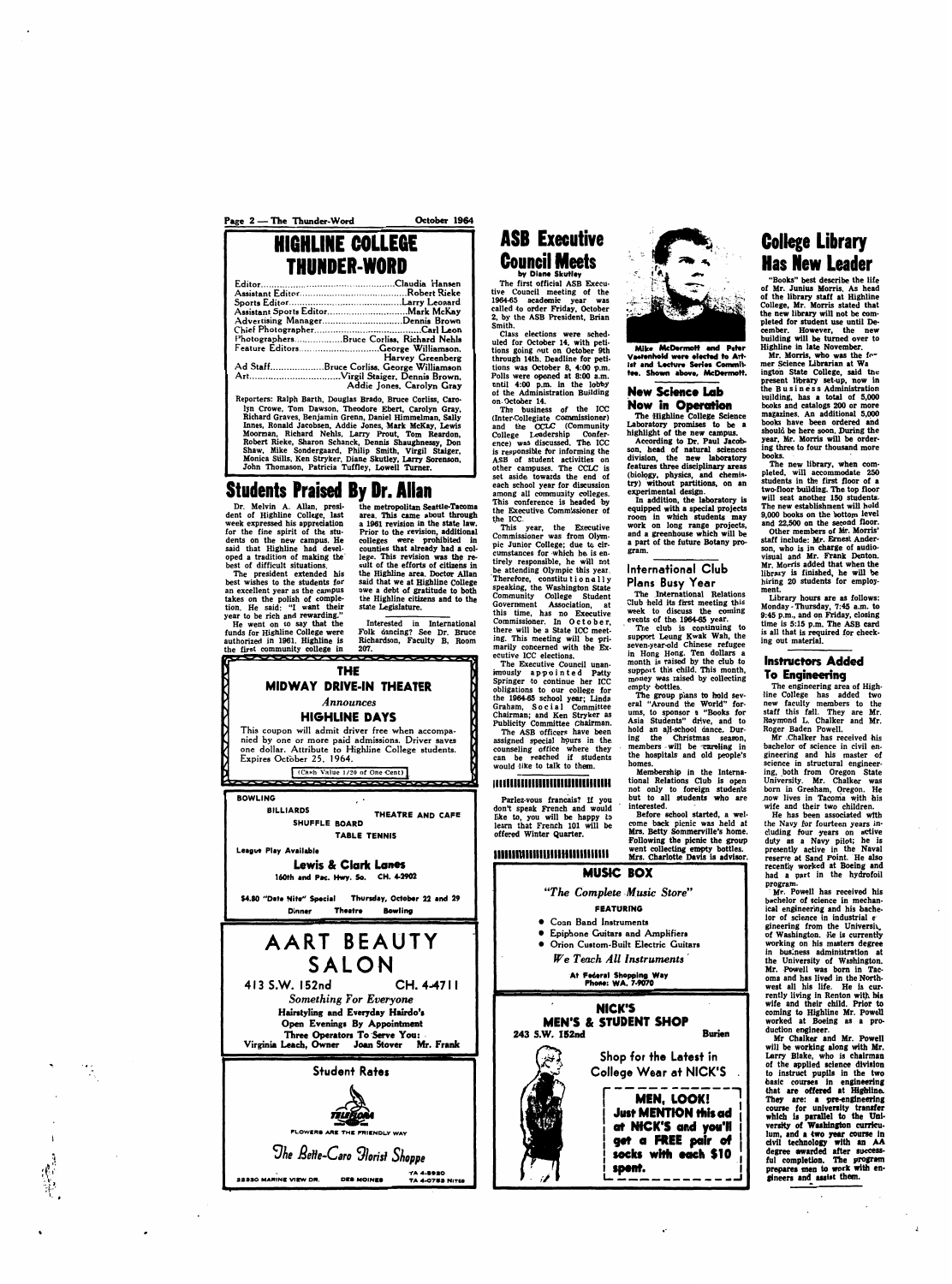## **"Cross Country" In the locker Room Is New at Colege**

**by Mark McKay Along yith the other new additions on the campus there has also been a new addition ta the athletic program. This**  is a cross-country team, which brings the total number of var**sity athletics up** to **five. The other varsity sports are: basketball, golf, tennis, and track.** 

The coach of the cross-country **team wiH be Mr. Don Mc-Connaughey, who has** been **the coach of the Thunderbird track team -the last three years while teaching at Highline High**  School. This year Mr. McConnaughey will be a full-time in**structor here at the college.** 

**Because of the lack of adequate facilities here on the**  campus, the team has been **turning out at the. Des Moines Fieldhouse. A good morning's workout consists of running down tu Salt Water State Park, running around the park for an hour, and then running back back** to **the fieldhouse.** 

The cross-country roster con**sists of the following .boys:**  Larry **Prout,** *Gary* **Prout, Dave Anderson, Frank Pauley, Roger Lazar, Bruce Beck, Terry**  Brooks, Gerry Clark, Jim Wood**cock, Brian Howland, Carl**  Serts, Ron Attwood and Milton **Stovall.** 

Oxfords

 $\bullet$ 



Highline College's new cross-country track team at Des Moines Field House, L-R. Coach Don McConnaughey, Milton Stovall, Karl Sertz, Brien Howland, David Anderson, Bruce Beck, Roger Laz-Woodcock, and Frank Pauley. Stovall, Anderson and the Prout **Colf**<br> **brothers are considered "best prospects."**<br> **Cague Record 2-4** The team improved its play by cutting its score from 400 at **The team improved its play by** 

**So far there** is **only one crosscountry meet in the Thunherbird's schedule and that is**  on October 24, at Central Washington State College. This will **be a two divisional meet. The two divisions are: varsity, for the four year schools and then the junior college division.**  There have been tentative plans **set for two other meets** *so* **far. One wil be an invitational meet at Green Lake and the other a junior college invita. tional meet.** 

#### **Athletic Pavilion To Be Completed Soon**

**by Larry Leonard Sports Editor** 

The activity area itself is en**closed in a circular building which is covered with a dome 40 feet in height.** 

**At the time this edition went to press, the floor, which is all floating hardwood construdon, was being built. Also the basketball hoops had been put up**  and the dome had been painted.

**Boots** 

 $\bullet$ 

Loafers

**In the past year, athletics at Highline College has taken a great jump forward.** 

**ICENCE IF THE CONSULTER SEASURE THE CONSULTER SEASURE THE SEASURE THE SEASURE THE SEASURE SEASURE THE SEASURE THE SEASURE THE SEASURE THE SEASURE THE SEASURE THE SEASURE THE SEASON DESCRIPTION OF A PERIMPTER SEASON DEPART track** 

Ron Colman won second place in the shot put and discus at the

**This was. evident during the 1963-64 basketball season when the T-Birds won six out of their final eight games. Athletic progress continued on its upward surge in the spring as the Highline College tennis team sent four men to the state meet in Yakima. Track and Golf continued to show improvement in athletics as three individual trackmen and the mile relay team placed at the State Track Meet. Although its record does not show it, the Golf team's gradual improvement is bound** *to* **make them a threat in** *'65.* 

The mile relay team placed third at the state meet<br>Morrie Williams was fourth in the state in the 440-yard dash **1111111ll11ll1111111lllllllllllll Mode Williams was fourth in the state in the 440-yard dash** . **Jerry Clark placed fifth in the 2-mile run at the state meet** 

**The following is evidence of Thunderbird progress in the past and future:** 

#### **Basketball**

**Season Record 8-16** 

**League Record** *8-7* 

The team set a record in the final game with Lower Columbia **College by scoring 100 points in a single game.<br>
<b>Tennis**<br> **League Record 4-1** 

Keith Adams and Victor Iguchi won one doubles match and Keith Adams won two singles matches at the state meet.

**On November 13, or soon thereafter, Highline College students .will get their first look at the completed athletic pavilion.** 

**The pavilion, which is composed of 24,000 square feet of activity area, including space for ten badminton courts, three tennis courts, and one practice and one exhibition**  court. There will eventually be **space for touch football and field hockey.** *Also,* **included in**  the facility will be locker space **for both men and women and staff offices.** 

**Open Till** *9* 

On Friday

**Nights** 

**Follow the Thunderbirds to Bon Co**<br>**Green Lake meet tomorrow. See** *state meet.***<br>
<b>them in Bremerton Oct. 30.** The mi





.

October 1964 The Thunder-Word - Page 3